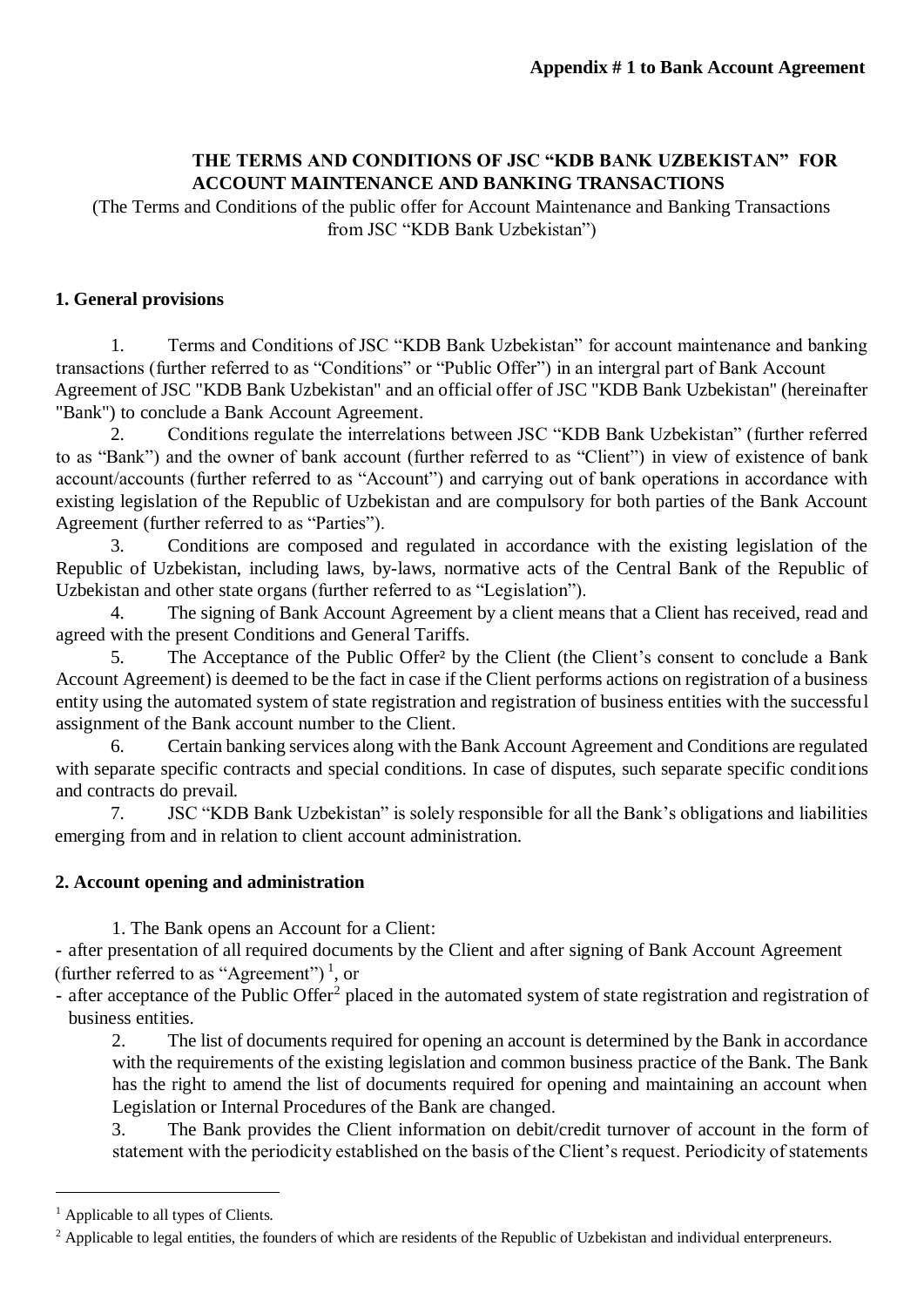can be changed anytime. The statement can be provided to the Client in the form of printed sheet or in electronic version (in the presence of appropriate agreement between the Bank and a Client). The statement is a sufficient proof that the indicated operations indeed took place. The statement is generated automatically and does not require the signature of authorized bank officials, but does confirm the certain transaction.

4. Client should immediately notify the Bank in a written form on changes in the legal status, name, address or other important information. Any changes become legally binding for the Bank only after the receipt of a written notification of a Client. The Bank may demand upon its own discretion, and a Client is obliged to present to the Bank a written certificate on any of such changes.

### **3. Correspondence**

1. Correspondence includes statements and/or any other exchange of information. The Bank sends mail to the post office box (in the presence of appropriate agreement between the Bank and the Client) or by post to the address specified by the Client. In case of change of address, the Client is obliged to immediately inform the Bank in the predefined form. Changes become valid after the confirmation by the Bank of the changes introduced to its database. In case of return of mail as a result of the unavailability of the address, specified by the Client, the Bank contacts the Client via the indicated phones/fax/e-mail address, etc. In case of connection failure, the Bank stores the records for 6 months, after which it terminates them. The Client herewith takes full responsibility and all possible risks related to the receipt of dispatched mail.

2. The Client should revise all the information obtained from the Bank immediately after its receipt. If the Client discovers any inaccuracies and/or total non-fulfillment of instructions, he/she should immediately inform the Bank about such matter.

3. In case if the Client does not appeal against the content of mail received from the Bank within 3 months from the day of sending of these documents to the Client, it is considered that the Client has approved the content of these documents.

# **4. Account Management**

1

- 1. The Client uses the account for banking operations in accordance with the requirements of the legislation and present Conditions.
- 2. Account management is carried out by means of giving written instructions to the Bank by person(s) whose signature(s) are included into the signature card with the signature(s) samples. Instructions on the account management should be made on the predefined forms used for this type of operation. Signature(s) of authorized person(s) should correspond to the signature(s) samples presented to the Bank and should be made in person by hand.

Management of account opened remotely<sup>3</sup> through automated system of state registration and registration of business entities can be carried out after providing two copies of signature cards with signature(s) samples and the document proving the identity of authorized person (the passport or the document replacing it) having powers of signing of monetary and settlement documents on behalf of the Client. Signature(s) of authorized person(s) should correspond to the signature(s) samples presented to the Bank and should be made in person by hand.

Any other means of providing instructions on the account management should be separately agreed between the Bank and the Client in written form, upon which these instructions will be accepted for execution by the Bank.

3. The Bank does not accept for execution: unclear instructions; payment documents which are not duly completed or signed by the Client, that do not contain information specified by the current Legislation, containing corrections; instructions on carrying out operations that violate the current Legislation, and in other cases provided by the current Legislation. The Bank shall not be liable for losses and damages incurred by the Client in connection with the refusal to execute such instructions.

<sup>&</sup>lt;sup>3</sup> Applicable to legal entities, the founders of which are residents of the Republic of Uzbekistan and individual enterpreneurs.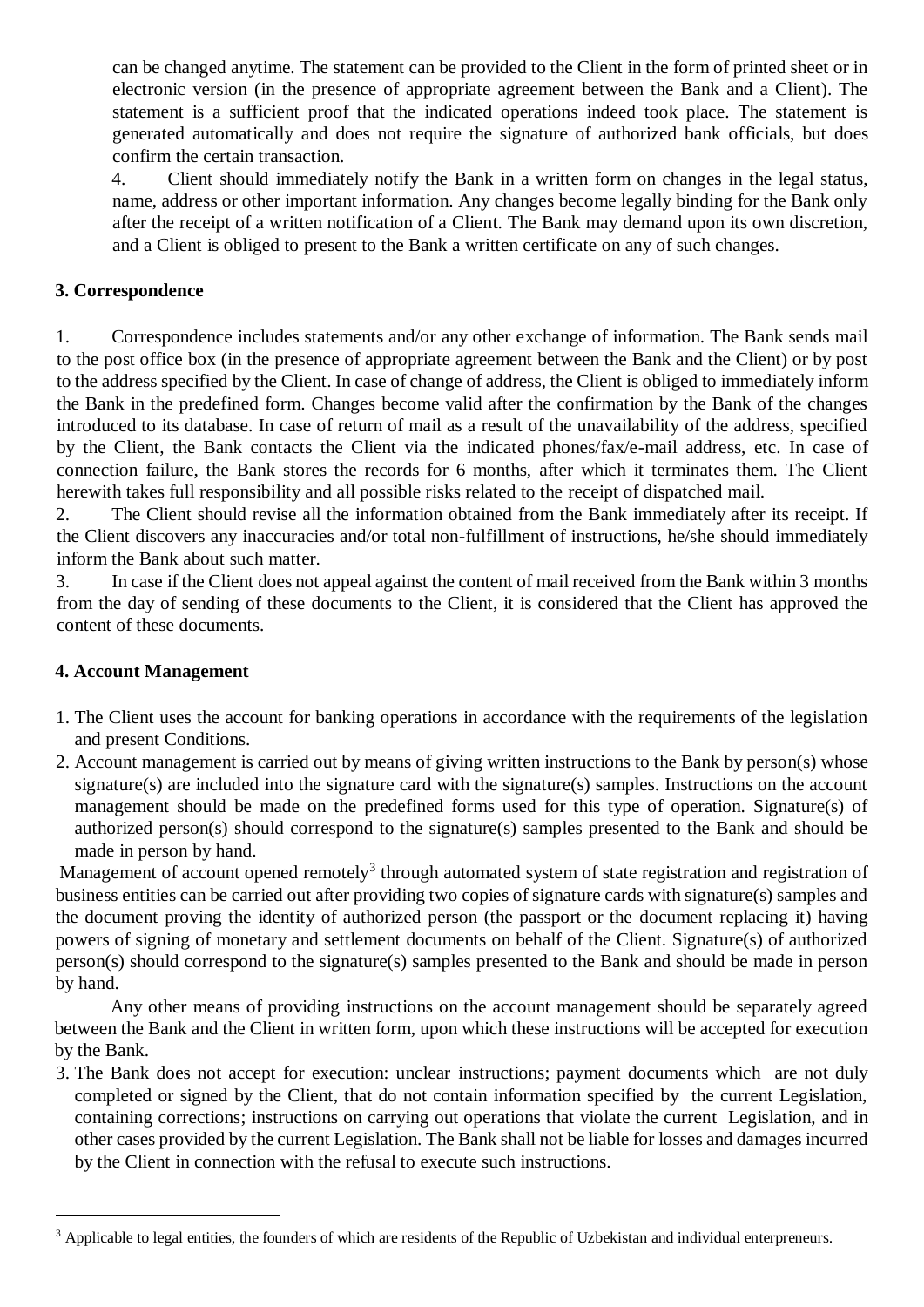4. Providing of instructions in electronic form is performed under relevant agreement regulating the relations between the Bank and the Client in the case of the use of electronic systems.

5. Under the Bank Account Agreement, the Bank shall carry out the following activities:

a) accept and credit the funds received to the Client's account less the cost associated with that transaction. The Client is obliged to notify the Bank on crediting of his account for an amount that he did not expect not later than 3 days from the date of crediting;

b) make payments and transfers in accordance with the instructions of the Client within the balance available. In case of insufficiency of funds on the account, the Bank has the right to return payment documents to the Client. The Bank does not perform partial payment for the Client's payment instructions; c) carry out other banking operations and functions in relation to the Client's Account;

 d) upon request from the Client, notifiy the Client on all transactions carried out on the Client's account(s).

6. Debiting funds from the Client's account(s) is made only with consent of the Client, except for the cases as stipulated in the Legislation and in present Conditions, as well as for the purpose of charging certain amounts payable that the Client owes to the Bank and for the purpose of reconciliation of account(s) in case of an error or incorrect transfer of funds. The Bank does not bear any liability for any losses, damages or other detriment of the Client incurred as a result of such payments.

7. Payment claims/collection orders of third parties by the decisions of the courts, state authorities or banks in case of repayment of overdue loan debt, accrued interest and other payment claims stipulated in the legislation are accepted for execution by the Bank without client's acceptance, other payment claims are paid with Client's acceptance, unless otherwise provided by the agreement between the Client and the supplier of goods (works, services).

8. In case of insufficiency of funds in the Client's account(s) at any time irrespective of the currency of these obligations or claims; these include, but are not limited to, fees, commissions, charges for services and expenses, will be charged by the Bank in accordance with an order set out by the Legislation.

9. The Client agrees to handle with care the documentation, forms, communication facilities and other means of documentation and communication that were provided to the Client by the Bank. If the Client discovers any violation against him/her, such as loss, theft or abuse, he/she shall immediately notify the Bank on this matter in written form. The Client is aware that until the Bank confirms the receipt of such written notification, all financial and other responsibility for the use of such documentation, means of data transmission as well as other means of documentation and communication shall be borne by the Client.

10. The Client or his authorized representative may dispose the funds in the Client's Account for an amount not exceeding the available balance. "Available balance" means available funds in the Client's Account that are not subject to freezing, claims, burdens and other restrictions on the day of a particular transaction.

11. In case if the term of the document confirming the accreditation of the representative office of a foreign organization, international organization, diplomatic mission (non-residents) has expired and the Bank has not been provided with the relevant document on the extension of accreditation by the Client, further measures may be taken by the Bank in accordance with Legislation and internal procedures.

12. In case if the Bank discovers an error related to the account transaction, confirmation, account statement and/or other information that the Bank has provided to the Client, the Bank is obliged to immediately notify the Client on this matter. The Bank is obliged to correct all erroneous settlements on Client's account(s) without undue delay. The Bank has the right to carry out correction of settlements by crediting or debiting the Account(s) without prior consent of the Client. The Bank shall not be liable for losses occurred as a result of such corrections, provided that these wrong settlements were not the result of gross negligence from the side of the Bank.

13. The Bank has the right not to accept the Client's instructions (including Payment Instructions) as well as other rights stipulated in section 13.2 of present Conditions in case if the relevant account does not meet the minimum balance requirement as set out in Bank's Tariffs.

# **5. Operations with cash**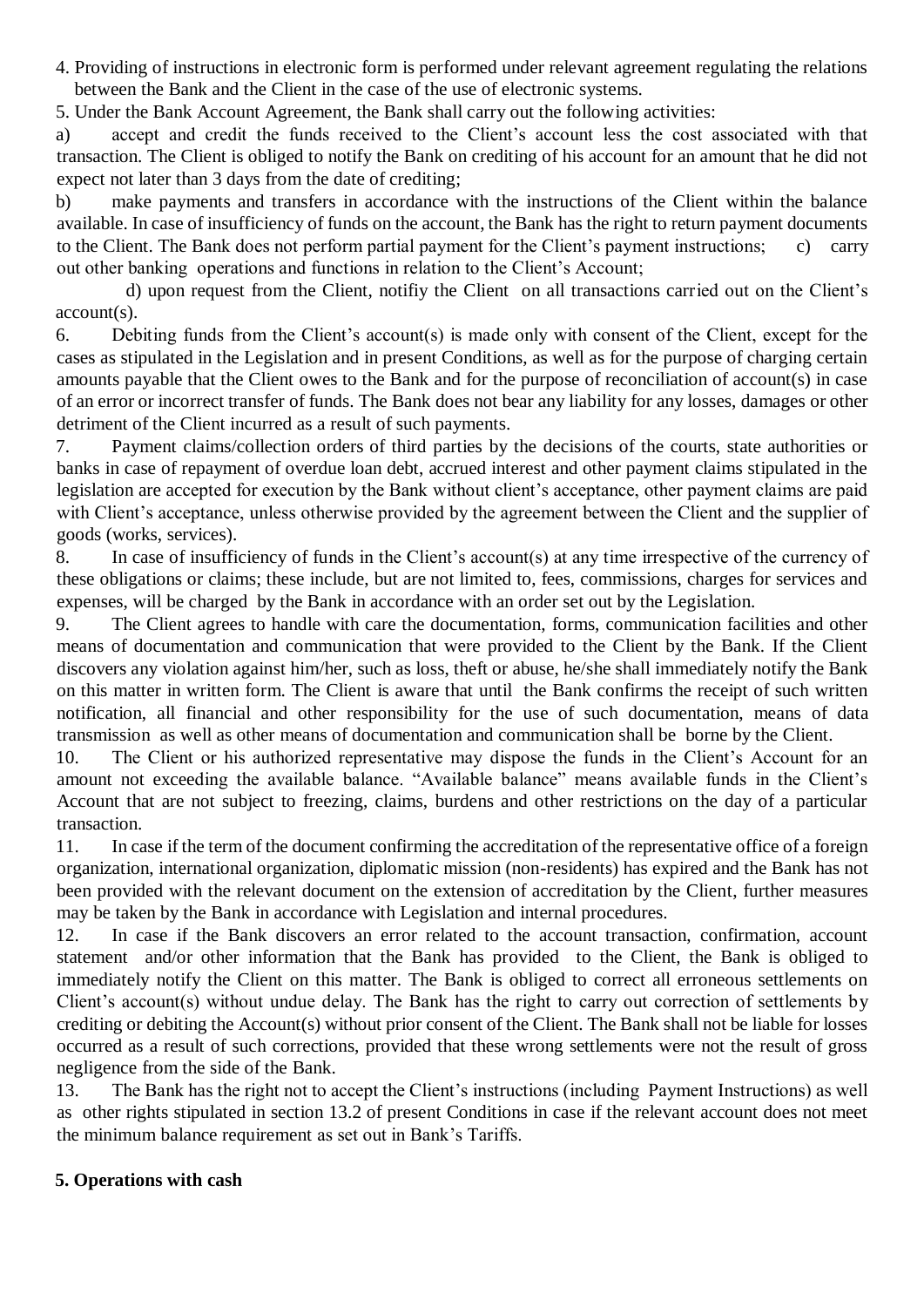1. Operations with cash are carried out by the Bank in accordance with the procedure determined by the legislation and include acceptance of cash in various currencies, its counting, storage, crediting and withdrawal. All operations listed above are carried out during the operating hours set out by the Bank.

2. The Bank shall credit the Client's account(s) with the actual amount of funds after their acceptance, re-counting and packaging.

3. Cash withdrawal is made within available limits of account(s) balance. In case of withdrawal of cash for the purpose of salary and equiated payments, the Client must notify the Bank upfront not less than for 48 hours before the transaction.

### **6. Conversion**

1. The Bank performs the following types of conversion: conversion of foreign currency into Uzbek soums for the settlement of payments on the territory of the Republic of Uzbekistan and conversion of free funds in Uzbek soums into foreign currency for the settlements under the import contracts and loan agreements or other agreements involving payments in foregn currency.

2. In order to convert foreign currency funds into Uzbek soums, the Client provides duly completed application on the basis of Master Agreement on buy-sell of foreign currency concluded between the Client and the Bank. Conversion of free Uzbek soum funds into foreign currency for payments under import contracts, dividends and in case of profit repatriationis carried out on the basis of agreement between the Client and the Bank. The list of provided documents is regulated by the Legislation of the Republic of Uzbekistan.

3. The Client is obliged to comply with Legislation regulating the procedure of conversion and purposeful use of foreign currency acquired as a result of the conversion.

### **7. Mail box**

1. The Bank provides a Mail box to a Client to which the correspondence is delivered. The mail box is available for the Client during Working days (any day when the Bank is open for carrying out regular banking activity, further referred to as the "Working day").

2. The Bank provides the Client with the key to the Mail box against the deposit, which is refunded to the Client after the return of Mail box key to the Bank. Duplicate key is stored in the Bank. The Client should not hand the key over to another person. In case of loss of the key the Client must immediately notifiy the Bank on this matter. The Bank shall providea new key upon Client's written request and at the Client's expense.

3. The Client undertakes to use the Mail box only in accordance with its purpose, do not store in it any documents or items that do not correspond to the purposes of the Mail box.

4. Payment for the Mail box rent is made on a monthly basis in accordance with the General Tariffs of the Bank.

5. Responsibility for the use of the Mail box is borne by the Client. Any mail delivered by the Bank to the Client's Mail box will be regarded as sufficient notification to the Client by the Bank and will be considered as equal to the delivery of mail to the Client's office or to the Client's place of residence. The Bank and/or its empoyees do not bear any liability for the loss or theft of any documents or other items from the Mail box.

### **8. Use of communication facilities**

- 1. The Bank shall accept instructions of the Client related to the Account management via means of communication on the basis of a special agreement made between the Bank and the Client.
- 2. The Client needs to receive confirmation of the Bank on the facilities of real-time (e.g. electronic or facsimile) communications, with the use of which the Bank will obtain the Client's instructions. In case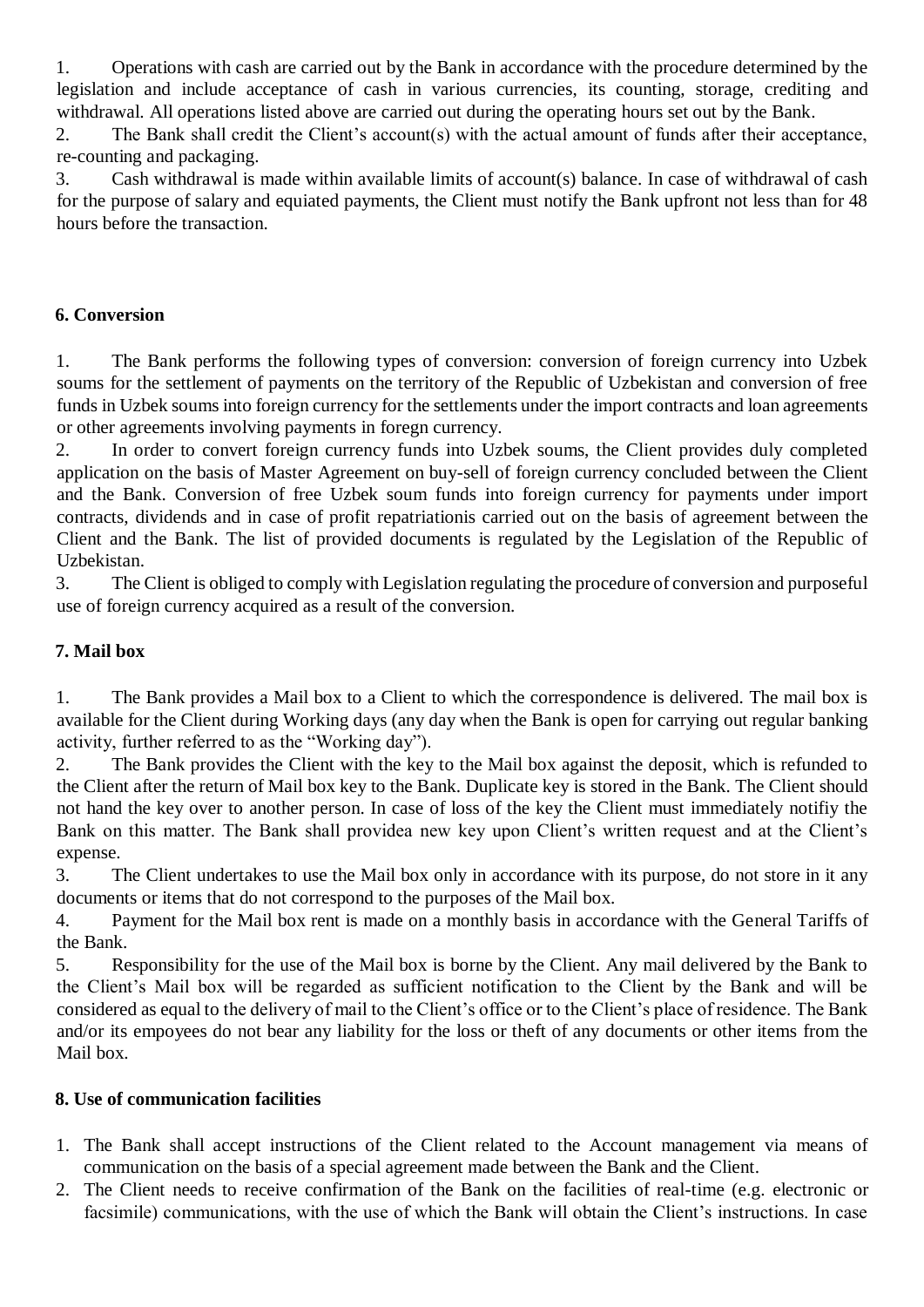of unavailability of such confirmation, the Bank has the right to determine these real-time communication facilities on his/her own option and the Client agrees herewith the choice of the Bank.

3. The Bank accepts any instructions recieved on behalf of the Client (further reffered to as "the

Message") as genuine and valid, executes any payment and carries out any instruction received from the Client in accordance with arrangements contained in the Message without additional authorizations and confirmations from the Client's side. The Client bears the risk associated with the use of real-time communication facilities which can arise as a result of their use by non-authorized persons. The Bank does not bear responsibility for the genuineness and validity of the Message received from the Client. The Bank has the right not to execute instructions contained in the Message if there are serious doubts in the authenticity and reliability of the Message received on behalf of the Client.

4. The Bank executes instructions contained in the received Message only if it does not result in the formation of an unacceptable negative account balance.

# **9. Interest on account**

Accrual of interest on account(s) is subject of a separate agreement between the Bank and the Client. Interest is calculated by the Bank on the basis of basic calculation provided by the local legislation.

### **10. Covering Bank's charges for rendered services**

1. The Client guarantees payment for the services of the Bank as well as compensation for all costs incurred by the Bank in connection with the execution of instructions of the Client in the currency, in the amount and in the terms under which the services of the Bank are paid in accordance with the Tariffs which are an integral part of the present Conditions and can be changed by the Bank unilaterally, unless otherwise agreed between the Bank and the Client in written form.

2. If the Client does not have sufficient funds to cover the Bank fees for execution of the Client's instruction, the Bank has the right to refuse the Client in rendering of services.

3. The Bank has the right to charge for the rendered services by means of direct debiting of the Client's account(s) for the amount of accrued interest and/or commission.

4. The Bank has the right to debit the Client – legal entity's account in order to cover debit balances on staff account (if any) after receiving notification regarding resignation and/or exclusion of an individual person from the list of Client-legal entity's staff.

5. The Bank is obliged to include in the statement of account a confirmation of commission charges and present supplementary written notification(s), provided that this information can not be obtained from the document relating to the corresponding service of the Bank.

### **11. Services provided by the third parties**

1. The Bank has the right to use services of third parties when executing Client's orders, performing obligations under agreements with a Client, as well as placing of assets and documents of the parties with third parties for the purpose of their storage on behalf of the Bank.

2. The Bank does not bear the liability for the shortcomings of third parties if it can prove that the proper carefulness was applied during selection of these third parties.

# **12. Security Deposit or Collateral**

**1.** Client shall provide adequate security (further referred to as "Security") to the Bank upon its request for the purpose of fulfillment of the Client's obligations to the Bank and fulfillment of certain obligations of the Bank upon instruction of a Client. If the Security Deposit/Collateral becomes inadequate, the Client shall supplement or replace the Security Deposit/Collateral in a manner acceptable for the Bank.

**2.** The Bank has no right to dispose the Security Deposit/Collateral before the maturity of Client's obligation to the Bank or the Bank's obligation upon instruction of a Client and until it is payable. The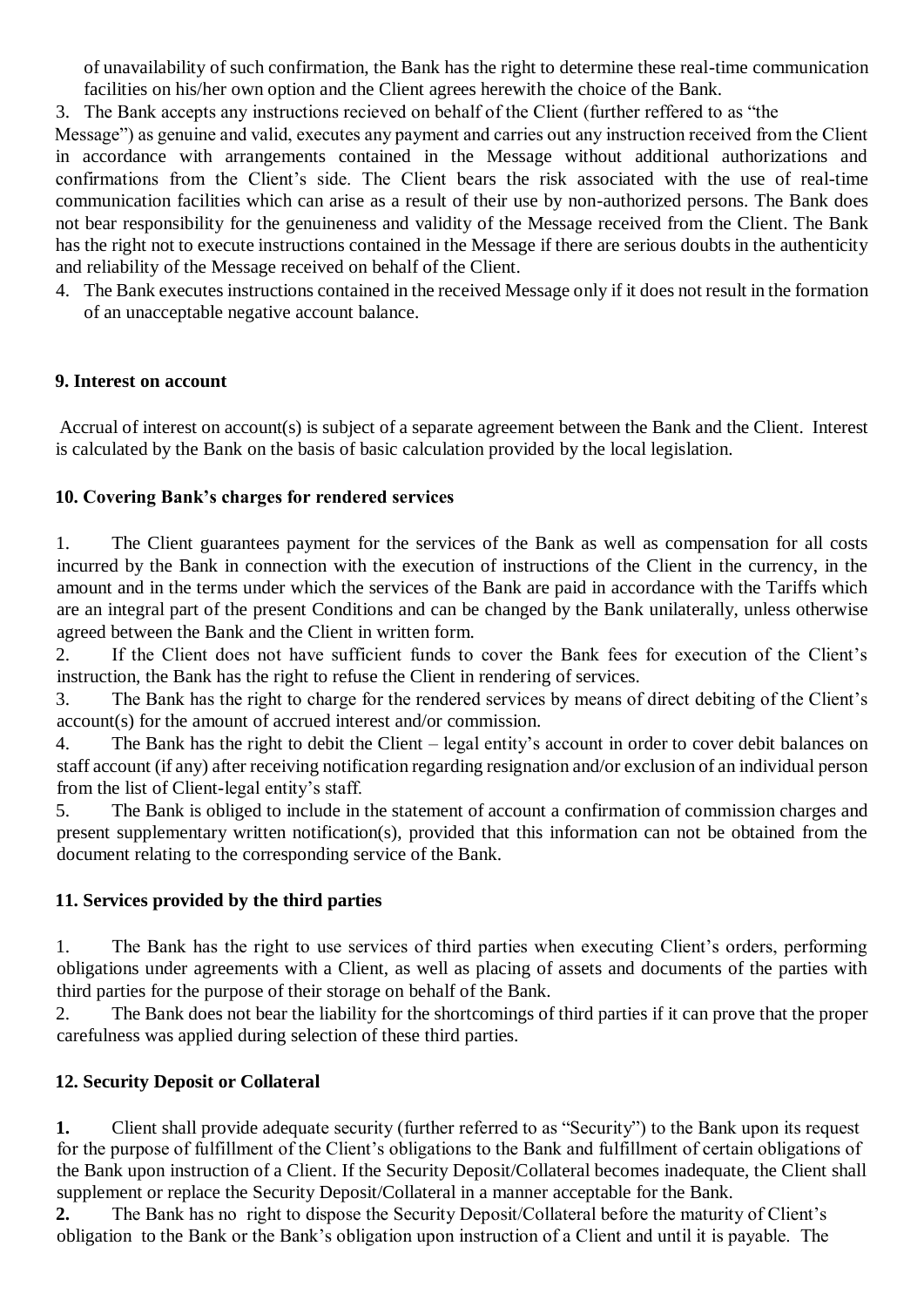Bank will notify the Client on failure to fulfill the Client's obligation, and if such failure can be eliminated, the Bank sets the deadline for such elimination before the actual disposal of the Security Deposit/Collateral. As part of its right to dispose of the Security Deposit/Collateral, the Bank is irrevocably authorized to collect any accounts receivables or claims against third parties that have been pledged to the Bank as a part of the Security Deposit/Collateral. The Bank has the right to retain the income obtained from the Security Deposit/Collateral for the amount of Client's obligations and all related expenses including, but not limited to expenses of the Bank and costs incurred in imposing a ban and selling of the pledged Security Deposit/Collateral.

### **13. Internal Control**

In case of remote bank account opening for a legal entity and/or individual entrepreneur, the founders of which are the residents of the Republic of Uzbekistan during the process of completing their state registration and when the Client due diligence measures are carried out by the registering authority (Centers of Government Services<sup>4</sup>), the Bank makes a decision about entering into business relations with the client, independently, deriving from own risks. At the same time, the Client due diligence measures can be carried out by the Bank.

In case of detection of suspicious transactions carried out by the Client and in accordance with the Rules of internal control on fighting against legalization of income, received from crime and financing terrorism at commercial banks, the Bank has a right to unilaterally terminate the Agreement, temporary suspend or refuse to provide the services to the Client until the Client provides a written explanation of the legality of the operations.

### **14. Closing of Account(s)**

1

**1.** The Client has the right to terminate the Bank Account Agreement and close account(s) at any time by providing a prior ( 3(three) Working days) notification to the Bank in written form. The deadline for the payment of all payment obligations of the Client comes to maturity and they are due for payment on the date of such notification. Closing the bank account under the procedure of liquidation commission shall be carried out in the manner prescribed by the legislation of the Republic of Uzbekistan

**2.** The Bank Account Agreement may be terminated by the initiative of the Bank in compliance with the current legislation of the Republic of Uzbekistan in the following cases:

if the credit balance on any Client's account held with the Bank does not correspond to the minimum balance amount set out in the General Tariffs of the Bank and Client does not make any efforts to credit the account(s) within one month period after the Bank notified the Client on this.

if the Client has not made any transactions on the account during the last 12 months.

Beforementioned cases apply to all Clients except for accounts of individual clients – employees of the Client – legal entity serviced by the Bank. In case of dismissal and/or exclusion of an individual person from the Client-legal entity's staff list the Bank shall terminate Bank Account Agreement with the individual client unilaterally or shall reserve the right to act otherwise on case by case basis at its sole discretion. The Client – legal entity shall propmptly notify the Bank in writing of the dismissal and/or exclusion of an individual person from the list of employees of the Client-legal entity.

# *Termination of Bank Account Agreement is the basis for closing the Client's account.*

3. Upon the termination of Bank Account Agreement on any grounds, the Client and the Bank are obliged to fully execute all the remaining instructions and obligations arising under the Agreement that are not completed in full by the time of termination of the Agreement. The Client agrees that the Bank has the right to take into account all the claims it has to a Client. If there is no possibility to terminate the liability of the Bank as a result of the obligations remaining in force (for example, bank guarantee, open bill of credit, etc.),

<sup>4</sup> Automated system of state registration and registration of business entities.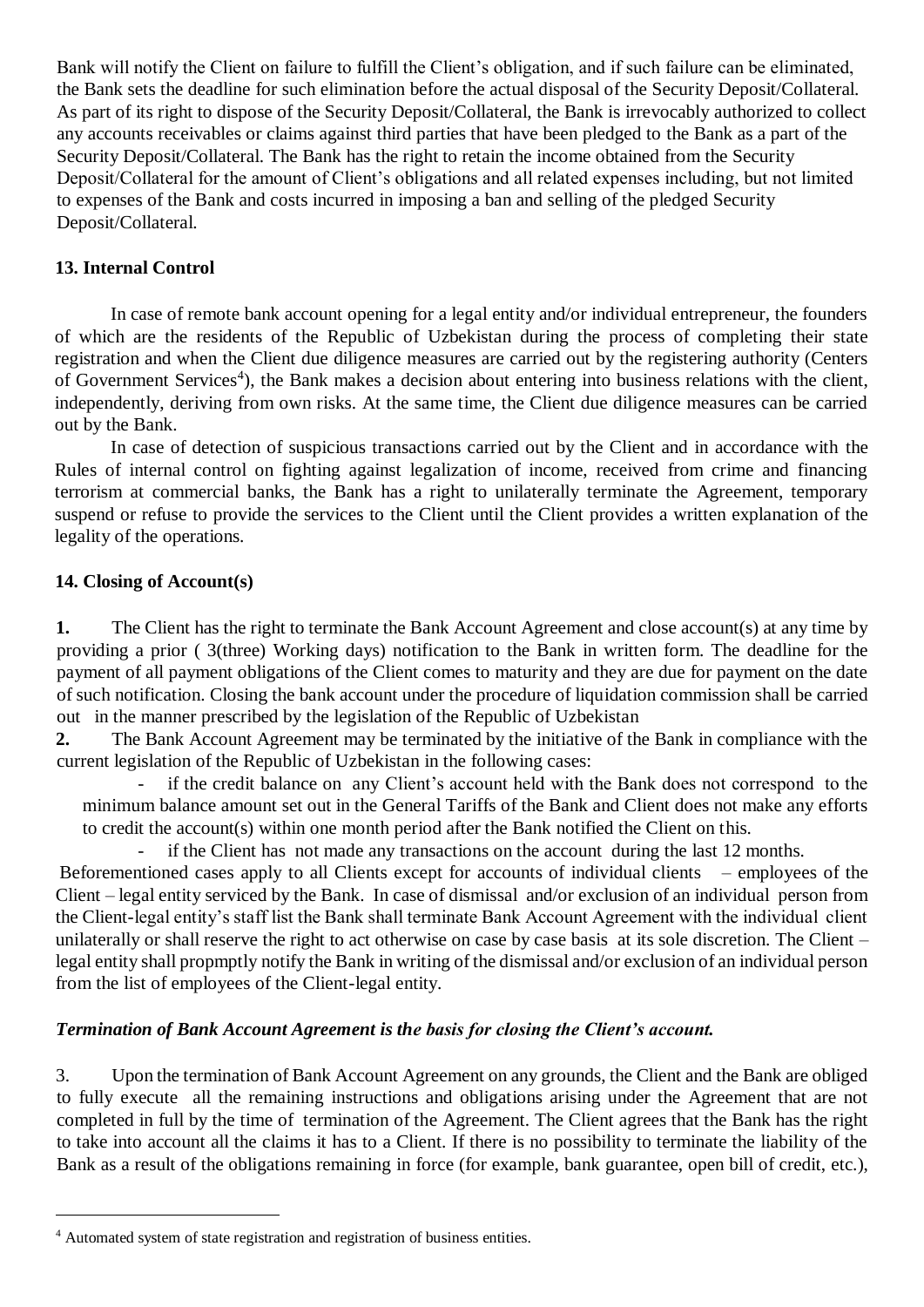a Client is obliged to provide at the request of the Bank the appropriate security deposit/collateral to fulfill the Client's obligations to the Bank.

4. Within 3 (three) working days after the fulfillment of all existing obligations between the Client and the Bank, the balance in the Account shall be transferred to another bank account or another Bank, or paid in cash if permitted by the current legislation upon written instruction of the Client.

#### **15. Provision of information**

1. The Bank has the right to provide general information on its Clients to local and foreign banks upon their request. Moreover, the Bank has the right to share general information on its clients to its external consultants and agents on confidential basis. The Bank has no right to disclose any information related to account(s), the Client or his/her business to any third party. This obligation shall apply to cases of information disclosure required in accordance with the current legislation of the Republic of Uzbekistan.

JSC "KDB Bank Uzbekistan" may from time to time provide KDB Head Quarters (Republic of Korea) or its subsidiaries and affiliates with certain information about a client and transactions between a Client and KDB Head Quarters or its subsidiaries and affiliates worldwide for the purpose of carrying out such transactions; or for other purposes directly related to the services of JSC "KDB Bank Uzbekistan" rendered to a Client. In addition, the abovementioned shall apply to the cases of disclosure of information permitted by the legislation. Consent to the transfer or disclosure of information will be considered valid despite the termination of the agreement or suspension of services to the Client until the Client declares otherwise in the written form.

2. The Client/depositor/card holder hereby accepts and agrees that the Bank, being part of the KDB network, having its branches and affiliated companies/banks, regulated by such regulators as: FSC, FSS of Korea, the Central Bank of the Republic of Uzbekistan, local regulatory authorities, etc., works actively to prevent engagement of the Bank into the criminal actions and money laundering schemes ,such as legalization of income received from criminal activity, financing of terrorism, fraud, corruption, etc. The Policy/Standards of the Bank are aimed at preserving and protecting the Bank's reputation and that the trust in the Bank on the part of the society and clients/depositors/card holders has not been undermined in any way. In this regard, the Bank at its discretion establishes the requirements for any payments made by the Bank. In case of discovery of non-conformity of any payments to the established requirements, the Bank may request any additional document explaining the nature of the payment and has the right to refuse the execution of these payments.

3. The Client/depositor/card holder irrevocably and absolutely agrees for the provision of any information about the client and/or his/her payments/payment documents, as it may be required from time to time, within the KDB network as well as out of it, if there are sufficient reasons for the Bank's concern that these payments may be unusual or suspicious, as well as for the purpose of prevention of legalization of income derived from criminal activity, financing of terrorism, fraud, corruption, and similar dangerous acts.

### **16. Force Majeure**

The Parties shall not be liable for damages caused as a result of force majeure, circumstances that are beyond the reasonable control of the Parties. Force Majeure circumstances are understood to include, but not limited to, fires, floods, earthquakes and other natural disasters, as well as wars, hostilities, prohibition for the performance of actions as a result of governmental decrees and resolutions, inability to execute payments as a result of the failure of the banking system of the Republic of Uzbekistan and other circumstances that are beyond the reasonable control of the Parties.

### **17. Jurisdiction**

**1.** The present Conditions and relations arising under the present Conditions shall be regulated by the legislation of the Republic of Uzbekistan.

**2.** All disputes arising from the relations regulated by the Bank Account Agreement and present Conditions shall be settled through negotiations between the Parties.